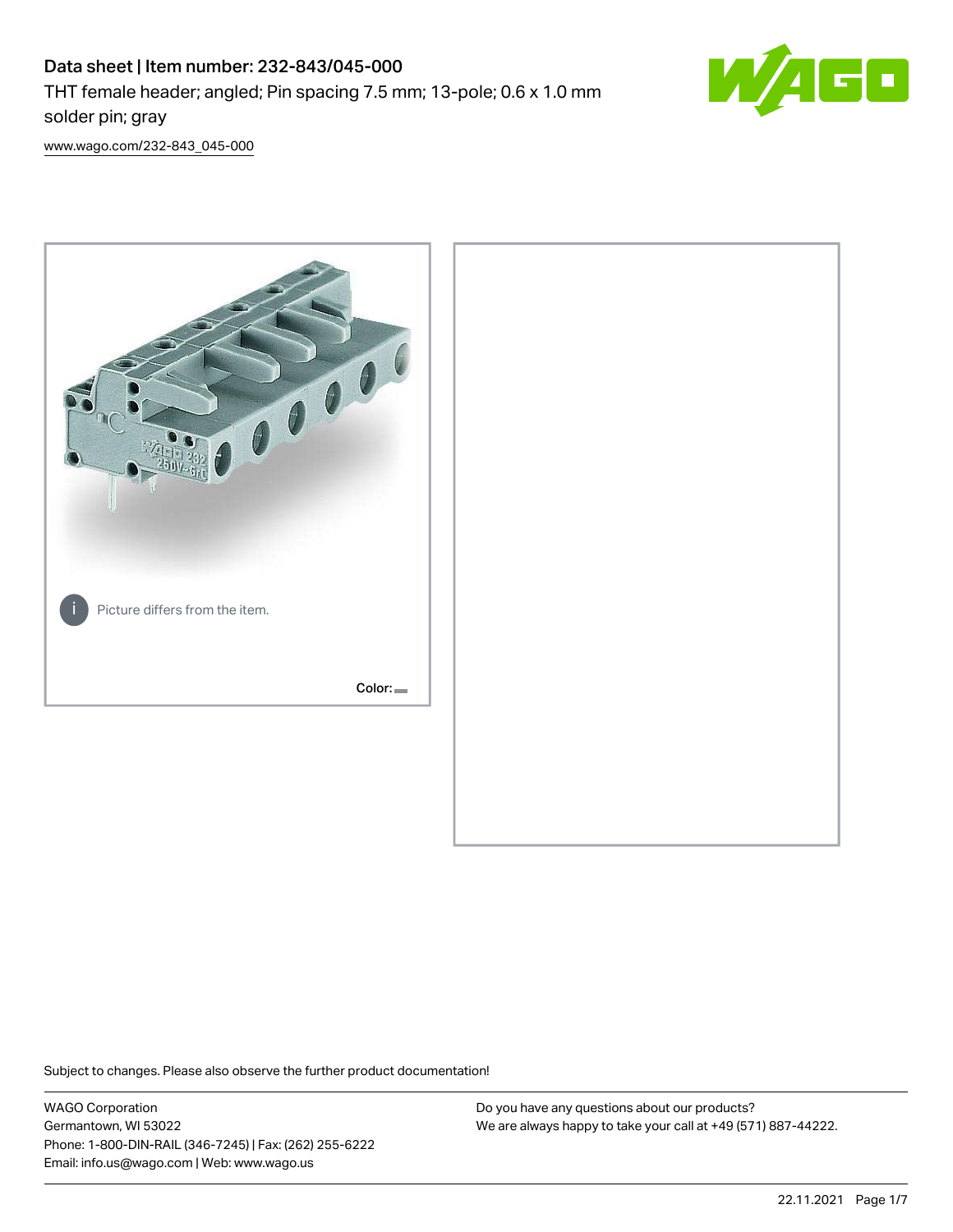

Dimensions in mm

L = (pole no. − 1) x pin spacing + 5 mm + 1.5 mm

2- to 3-pole female connectors – one latch only

#### Item description

- **H** Horizontal or vertical PCB mounting via straight or angled solder pins
- For board-to-board and board-to-wire connections
- Touch-proof PCB outputs  $\blacksquare$
- $\blacksquare$ Easy-to-identify PCB inputs and outputs
- $\blacksquare$ With coding fingers

Subject to changes. Please also observe the further product documentation! Data

WAGO Corporation Germantown, WI 53022 Phone: 1-800-DIN-RAIL (346-7245) | Fax: (262) 255-6222 Email: info.us@wago.com | Web: www.wago.us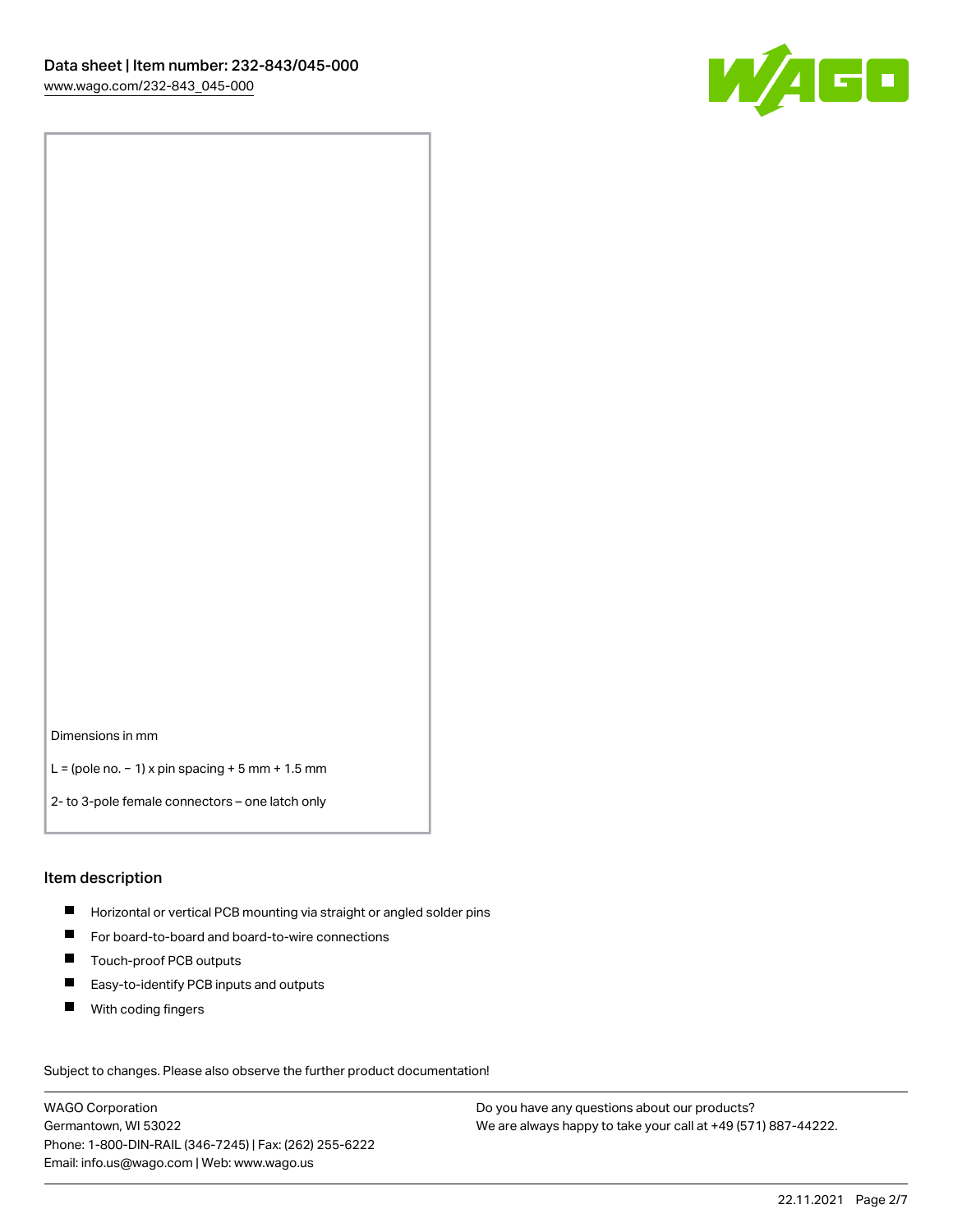

# Data Notes

| Safety information 1 | The <i>MCS – MULTI CONNECTION SYSTEM</i> includes connectors<br>without breaking capacity in accordance with DIN EN 61984. When<br>used as intended, these connectors must not be connected<br>/disconnected when live or under load. The circuit design should<br>ensure header pins, which can be touched, are not live when<br>unmated. |
|----------------------|--------------------------------------------------------------------------------------------------------------------------------------------------------------------------------------------------------------------------------------------------------------------------------------------------------------------------------------------|
| Variants:            | Other pole numbers<br>3.8 mm pin projection for male headers with straight solder pins<br>Gold-plated or partially gold-plated contact surfaces<br>Other versions (or variants) can be requested from WAGO Sales or<br>configured at https://configurator.wago.com/                                                                        |

# Electrical data

## IEC Approvals

| Ratings per                 | IEC/EN 60664-1                                                        |
|-----------------------------|-----------------------------------------------------------------------|
| Rated voltage (III / 3)     | 500 V                                                                 |
| Rated surge voltage (III/3) | 6 kV                                                                  |
| Rated voltage (III/2)       | 630 V                                                                 |
| Rated surge voltage (III/2) | 6 kV                                                                  |
| Nominal voltage (II/2)      | 1000 V                                                                |
| Rated surge voltage (II/2)  | 6 kV                                                                  |
| Rated current               | 12A                                                                   |
| Legend (ratings)            | $(III / 2)$ $\triangle$ Overvoltage category III / Pollution degree 2 |

# UL Approvals

| Approvals per                  | UL 1059 |
|--------------------------------|---------|
| Rated voltage UL (Use Group B) | 300 V   |
| Rated current UL (Use Group B) | 15 A    |
| Rated voltage UL (Use Group D) | 300 V   |
| Rated current UL (Use Group D) | 10 A    |

# Ratings per UL

| Rated voltage UL 1977 | 600 V |
|-----------------------|-------|
| Rated current UL 1977 |       |

Subject to changes. Please also observe the further product documentation!

| <b>WAGO Corporation</b>                                | Do you have any questions about our products?                 |
|--------------------------------------------------------|---------------------------------------------------------------|
| Germantown, WI 53022                                   | We are always happy to take your call at +49 (571) 887-44222. |
| Phone: 1-800-DIN-RAIL (346-7245)   Fax: (262) 255-6222 |                                                               |
| Email: info.us@wago.com   Web: www.wago.us             |                                                               |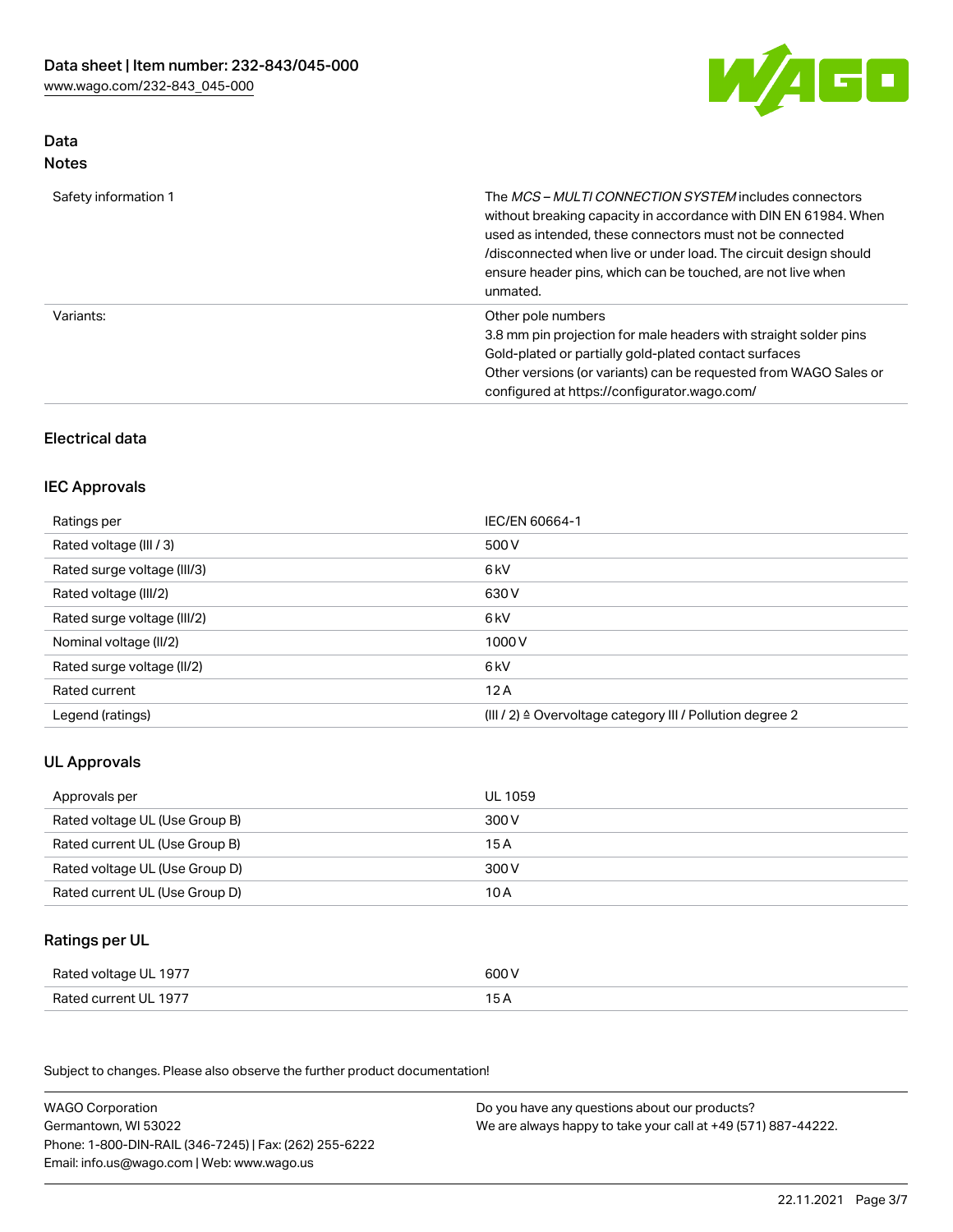

## CSA Approvals

| Approvals per                   | CSA   |
|---------------------------------|-------|
| Rated voltage CSA (Use Group B) | 300 V |
| Rated current CSA (Use Group B) | 15 A  |
| Rated voltage CSA (Use Group D) | 300 V |
| Rated current CSA (Use Group D) | 10 A  |

# Connection data

| Total number of potentials |  |
|----------------------------|--|
| Number of connection types |  |
| Number of levels           |  |

#### Connection 1

| Number of poles |  |
|-----------------|--|
|                 |  |

# Physical data

| Pin spacing                          | 7.5 mm / 0.295 inch   |
|--------------------------------------|-----------------------|
| Width                                | 96.5 mm / 3.799 inch  |
| Height                               | 15.4 mm / 0.606 inch  |
| Height from the surface              | 11.6 mm / 0.457 inch  |
| Depth                                | 18.25 mm / 0.719 inch |
| Solder pin length                    | 3.8 <sub>mm</sub>     |
| Solder pin dimensions                | $0.6 \times 1$ mm     |
| Drilled hole diameter with tolerance | $1.3$ $(+0.1)$ mm     |

# Plug-in connection

| Contact type (pluggable connector) | Female header |
|------------------------------------|---------------|
| Connector (connection type)        | for PCB       |
| Mismating protection               | No            |
| Mating direction to the PCB        | 0°            |
| Locking of plug-in connection      | Without       |

## PCB contact

| PCB Contact            | THT                                        |
|------------------------|--------------------------------------------|
| Solder pin arrangement | over the entire female connector (in-line) |

Subject to changes. Please also observe the further product documentation!

| <b>WAGO Corporation</b>                                | Do you have any questions about our products?                 |
|--------------------------------------------------------|---------------------------------------------------------------|
| Germantown, WI 53022                                   | We are always happy to take your call at +49 (571) 887-44222. |
| Phone: 1-800-DIN-RAIL (346-7245)   Fax: (262) 255-6222 |                                                               |
| Email: info.us@wago.com   Web: www.wago.us             |                                                               |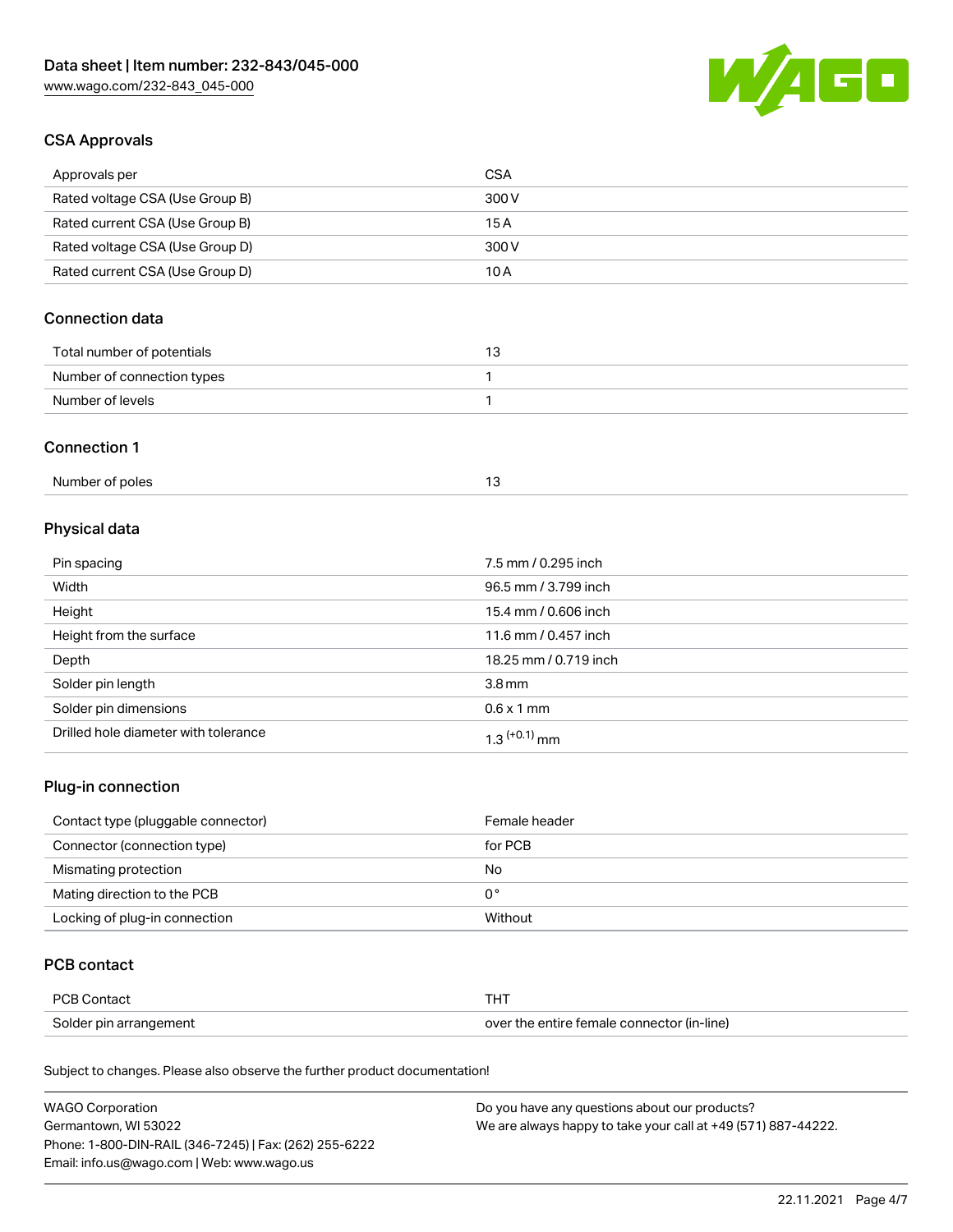

Number of solder pins per potential 1

## Material data

| Color                       | gray              |
|-----------------------------|-------------------|
| Material group              |                   |
| Insulation material         | Polyamide (PA66)  |
| Flammability class per UL94 | V0                |
| Contact material            | Copper alloy      |
| Contact plating             | tin-plated        |
| Fire load                   | 0.283 MJ          |
| Weight                      | 14.3 <sub>g</sub> |

#### Environmental requirements

| Limit temperature range<br>. | . +85 °ົ<br>cn.<br>-ou |  |
|------------------------------|------------------------|--|
|------------------------------|------------------------|--|

## Commercial data

| PU (SPU)              | 10 Stück      |
|-----------------------|---------------|
| Packaging type        | box           |
| Country of origin     | DE            |
| <b>GTIN</b>           | 4055143034227 |
| Customs tariff number | 85366990990   |

## Approvals / Certificates

#### UL-Approvals

| Logo | Approval                                    | <b>Additional Approval Text</b> | Certificate<br>name |
|------|---------------------------------------------|---------------------------------|---------------------|
| Ъ.   | <b>UR</b><br>Underwriters Laboratories Inc. | <b>UL 1059</b>                  | E45172              |
| O    | <b>UR</b><br>Underwriters Laboratories Inc. | <b>UL 1977</b>                  | E45171              |

Subject to changes. Please also observe the further product documentation!

| <b>WAGO Corporation</b>                                | Do you have any questions about our products?                 |
|--------------------------------------------------------|---------------------------------------------------------------|
| Germantown, WI 53022                                   | We are always happy to take your call at +49 (571) 887-44222. |
| Phone: 1-800-DIN-RAIL (346-7245)   Fax: (262) 255-6222 |                                                               |
| Email: info.us@wago.com   Web: www.wago.us             |                                                               |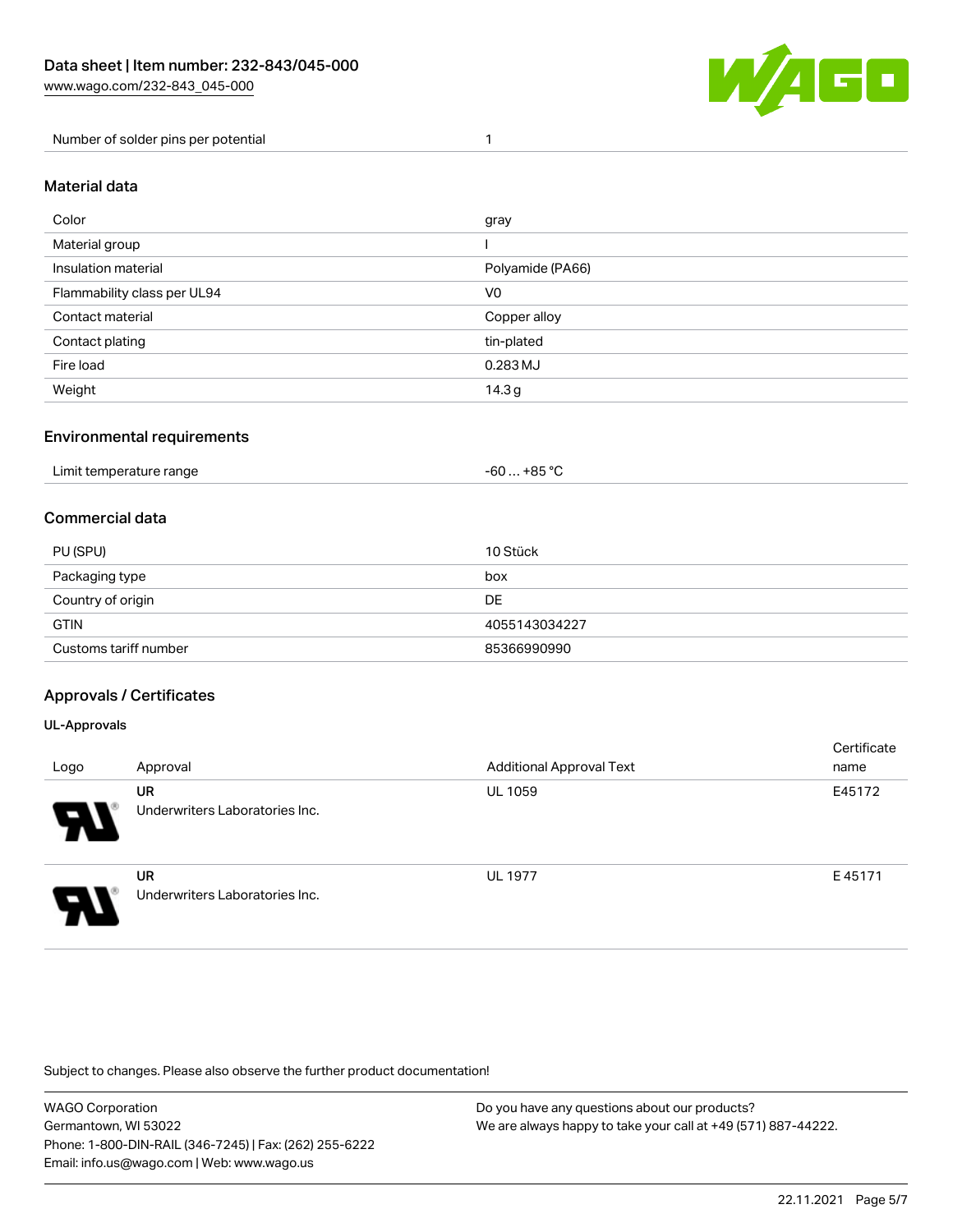

#### **Counterpart**

Item no.731-613

1-conductor male connector; CAGE CLAMP®; 2.5 mm²; Pin spacing 7.5 mm; 13-pole; 2,50 mm²; gray [www.wago.com/731-613](https://www.wago.com/731-613)

#### Optional accessories

Testing accessories



| othig abooboorioo |                                                           |                      |
|-------------------|-----------------------------------------------------------|----------------------|
|                   | Item no.: 210-136<br>Test plug; 2 mm Ø; with 500 mm cable | www.wago.com/210-136 |
|                   | Item no.: 231-662                                         |                      |

Test plugs for female connectors; for 7.5 mm and 7.62 mm pin spacing; 2,50 mm²; light gray [www.wago.com/231-662](http://www.wago.com/231-662)

## Downloads Documentation

| <b>Additional Information</b> |            |        |          |
|-------------------------------|------------|--------|----------|
| Technical explanations        | 2019 Apr 3 | pdf    | Download |
|                               |            | 2.0 MB |          |

## CAD files

## PCB Design

| Symbol and Footprint 232-843/045-000                                                | URL | Download |
|-------------------------------------------------------------------------------------|-----|----------|
| CAx data for your PCB design, consisting of "schematic symbols and PCB footprints", |     |          |
| allow easy integration of the WAGO component into your development environment.     |     |          |

#### Supported formats:

- $\blacksquare$ Accel EDA 14 & 15
- $\blacksquare$ Altium 6 to current version
- Cadence Allegro
- $\blacksquare$ **DesignSpark**
- $\blacksquare$ Eagle Libraries
- $\blacksquare$ KiCad
- $\blacksquare$ Mentor Graphics BoardStation
- $\blacksquare$ Mentor Graphics Design Architect

Subject to changes. Please also observe the further product documentation!

WAGO Corporation Germantown, WI 53022 Phone: 1-800-DIN-RAIL (346-7245) | Fax: (262) 255-6222 Email: info.us@wago.com | Web: www.wago.us